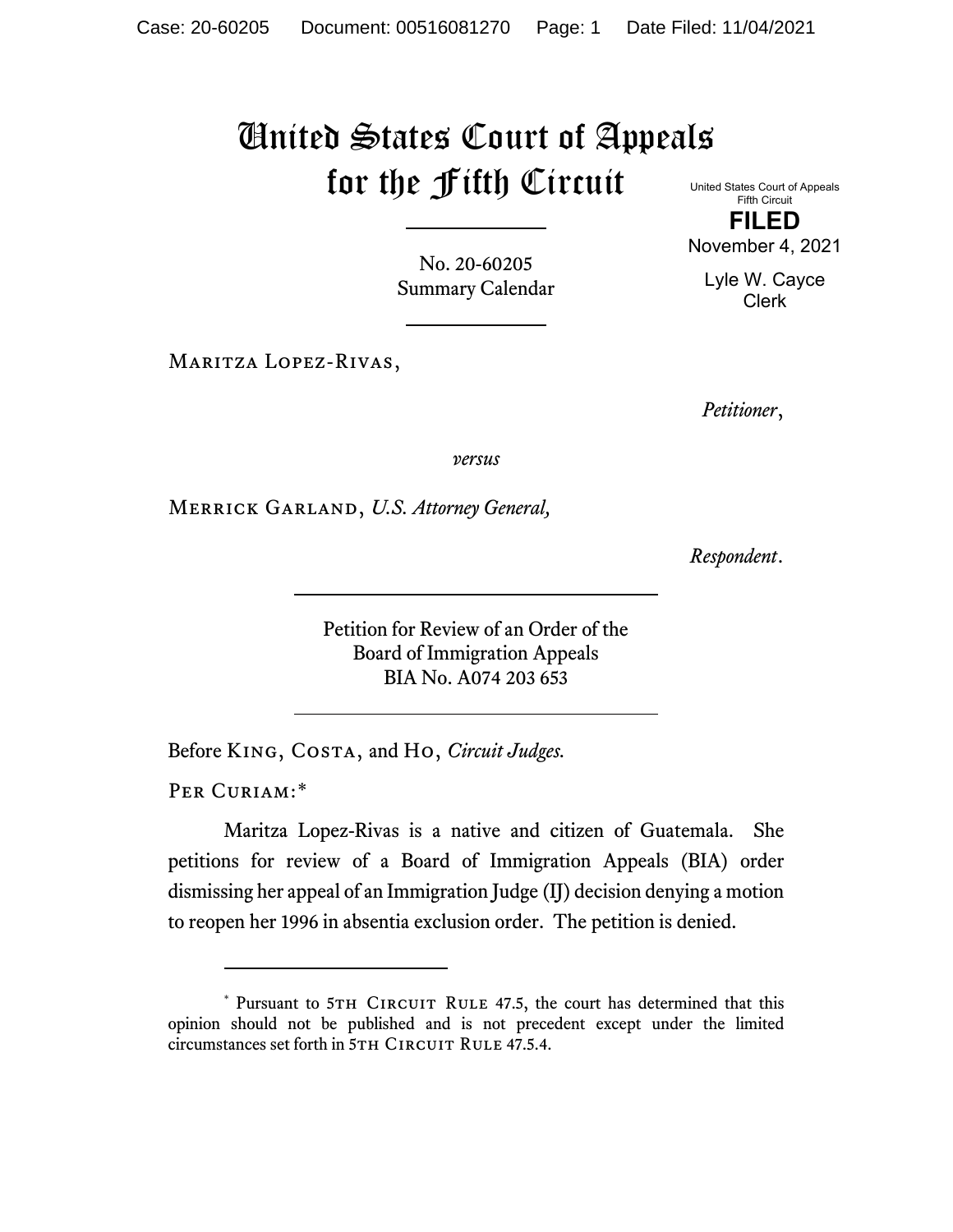## No. 20-60205

First, Lopez-Rivas argues that the BIA did not have authority to consider her direct appeal from her in absentia order. If an alien was ordered excluded in absentia, she could seek to have the order vacated or rescinded by establishing "reasonable cause" for her failure to appear. *See Matter of N-B-*, 22 I. & N. Dec. 590 (BIA 1999); *Matter of Haim*, 19 I. & N. Dec. 641, 642 (BIA 1988). The alien could proceed in two ways. First, as in this case, she could take a direct appeal of the in absentia exclusion order to the BIA. *See Matter of N-B-*, 22 I. & N. Dec. at 590; *Matter of Gonzalez-Lopez,* 20 I. & N. Dec. 644, 646 (BIA 1993); *Matter of Haim*, 19 I.& N. Dec. at 642-43. Alternatively, the alien could move the IJ to reopen and rescind the in absentia order. *See Matter of N-B-*, 22 I. & N. Dec. at 591; *Matter of Gonzalez-Lopez*, 20 I. & N. Dec. at 646; *Matter of Ruiz*, 20 I. & N. Dec. 91, 92 (BIA 1989). If the IJ denied the motion to reopen, the alien could then appeal the denial to the BIA. *See Matter of Ruiz,* 20 I. & N. Dec. at 91.

In *Gonzalez-Lopez*, the BIA stated that it had "for some time had the authority to consider direct appeals from an immigration judge's in absentia order." 20 I. & N. Dec. at 645. Nevertheless, in that particular case, the BIA decided that it lacked authority to consider a direct appeal from an in absentia *deportation* order because deportation proceedings commenced against Gonzalez-Lopez after the effective date of the new deportation procedures specified at 8 U.S.C. § 1252(b)(1) (Supp. II 1990), and 8 U.S.C. § 1252b(c)(1) (Supp. III 1991). *Matter of Gonzalez-Lopez*, 20 I. & N. Dec. at 645-46. Importantly, the BIA determined that the new procedures only applied to *deportation*, not *exclusion*, proceedings. *Id.* at 644; *see also Matter of N-B-,* 22 I. & N. Dec. at 591 (finding, six years after *Matter of Gonzalez-Lopez*, that an alien served after the effective date of the new deportation procedures could still appeal an exclusion order directly to the BIA). Because the alien could appeal directly to the BIA, as Lopez-Rivas did, the BIA's decision is not